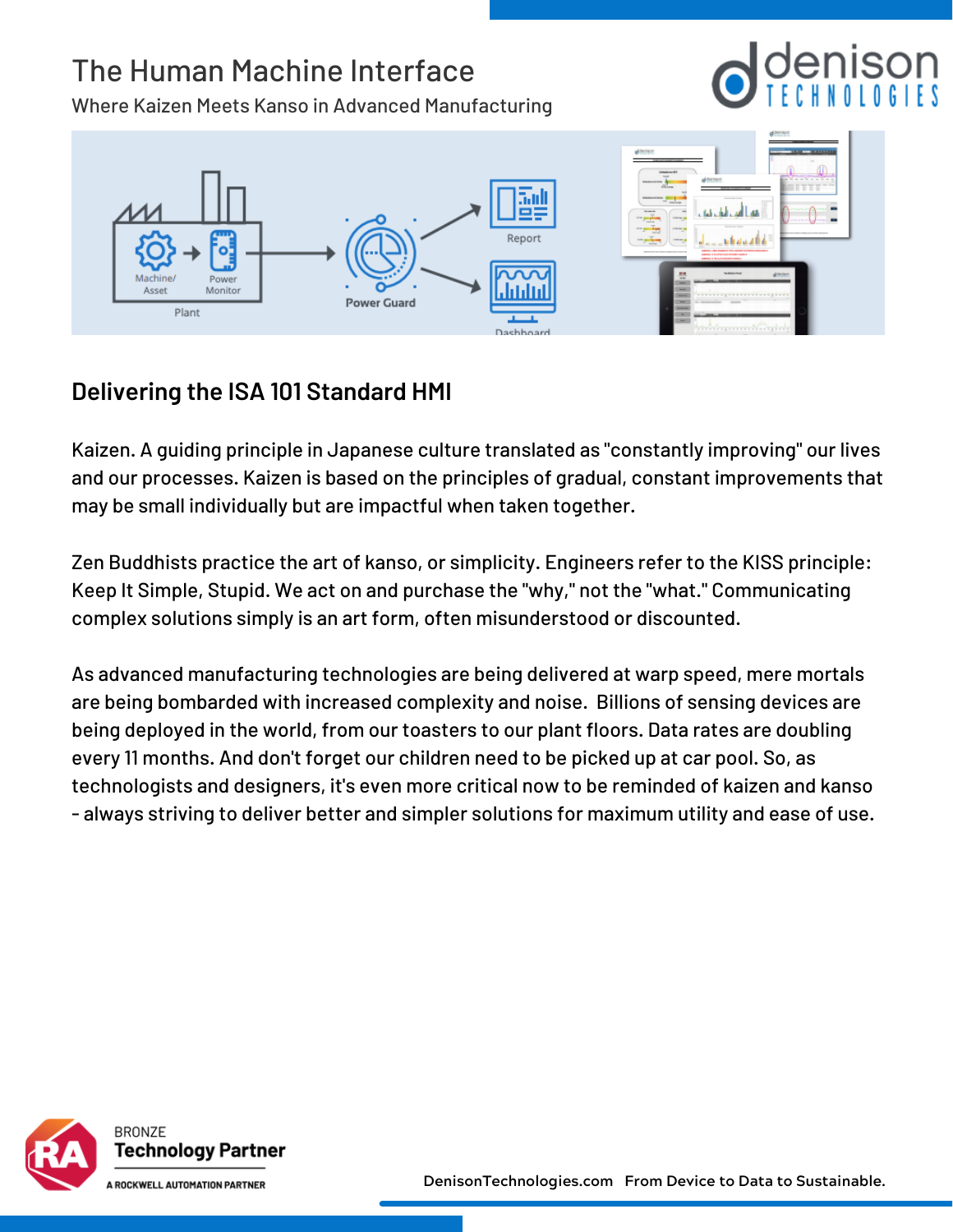## The Human Machine Interface

Where Kaizen Meets Kanso in Advanced Manufacturing

Cloud computing and cloud-based technologies address both kaizen and kanso - offering both efficiency and simplicity at the architectural level. Cloud computing offers fewer boxes on the plant floor reducing both CapEx and OpEx. Cloud-based software-as-a-servcice (SaaS) solutions can be customized, designed, and delivered rapidly, often at substantially lower costs. Cloud computing almost takes on an ethereal, angelic resonance compared with today's plant environments, often described as "smokestacks of data orphaned on the plant floor." Hardware gateways provide the necessary connection, bridging the OT and IT domains. Architecturally, as we deliver the IIoT, the industry has made great strides in kaizen, and we continue to do so as we build software as a service rapidly in the cloud.

 $\bigcirc$  denison

World-class designers understand it is easy to create a different thing but it's very hard to create an impactful thing. Perhaps nowhere is kanso more imperative than the humanmachine interface (HMI). Why? Because if we are unable to present data in a format that is recognizable, pleasing to the eye, and easily understood, we have failed to deliver value from that data. Creating a simple, easy to navigate HMI is critical to achieving kaizen.

Humans must be reminded of certain truisms. For example, neuroscientists know there are 100 billion neurons in the human brain and we can place about 30,000 of them on the head of a pin. Placed end to end the neurons in just one person's cortex would stretch 100,000 miles, enough to circle the earth 4 times. Our brains are capable of processing upwards of 30 billion bits of information per second, using effectively 6,000 miles of wiring. The hardware and wiring of our brains is absolutely amazing.

Yet we can only store three or four topics in our working memory. We often lose attention after ten minutes to a verbal presentation - seeking instead to find pleasure, find the nearest exit, or create an excuse to leave. Difficult to operate processes are frustrating, particularly when we are simultaneously bombarded with competing tasks, priorities, and deadlines. In such cases, us mere mortals might seek to reduce the pain by deferring critical plant maintenance tasks.



BRONZE Technology Partner

ROCKWELL AUTOMATION PARTNER